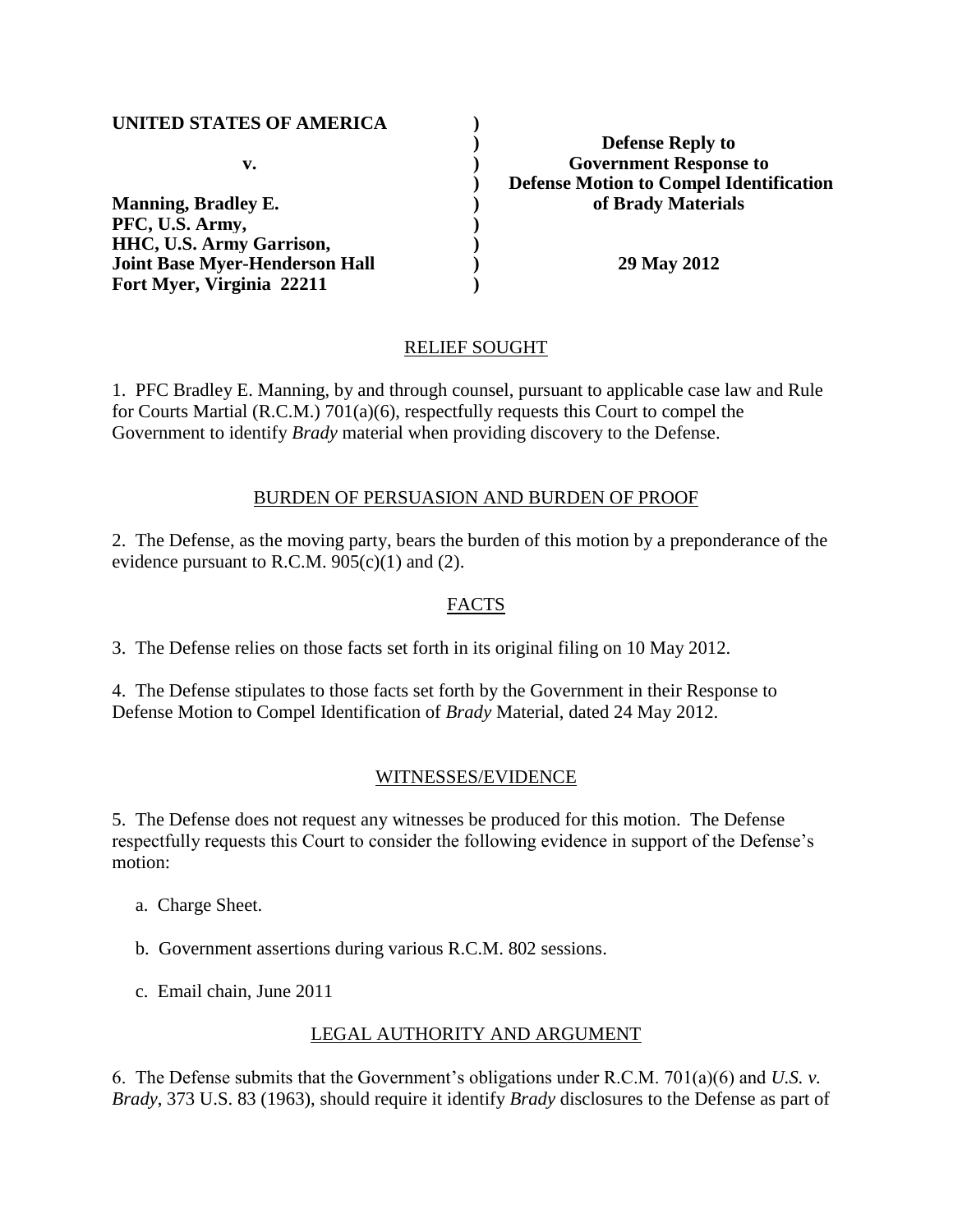its ongoing discovery obligations. Whether employing the standard established by either the *Skilling* or *Salyer*, the circumstances are such that the requested relief is warranted.

7. The Government asserts that this court should weigh the factors considered by the *Skilling* court because *Skilling* is a published 5th Circuit opinion. While *Salyer*, cited by the Defense, is not a published opinion, the factors considered there have since been adopted by courts in cases that have resulted in a published opinion. *See*, *U.S. v. W.R. Grace*, 401 F.Supp.2d 1060, 1080 (D.Mont 2005). Moreover, it is important to note the test adopted by the *Salyer* court came into being when one of the scenarios contemplated by *Skilling* came before the court. The Defense's overarching position that the Government should be required to specifically identify *Brady* material is also one that is supported by cases that either are, or will be, reported. *See U.S. v. Hsia*, 24 F.Supp.2d 14 (D.D.C. 1998) and *U.S. v. Rubin*, --F.Supp.2d--, 2011 WL 5448066 (S.D.N.Y. 2011).

8. The factors set forth in *Salyer* are the appropriate factors for this Court's consideration. Again, each of these factors weighs heavily in the Defense's favor.

- a. PFC Manning has no opportunity to participate in his Defense in a meaningful way. It is unreasonable to expect the Defense to conduct all of its trial preparation within the walls of the JRCF. The space available at the JRCF is not sound proof and lacks internet and printing capabilities for the Defense. Moreover, the voluminous nature of the discovery in this case makes it impracticable for counsel to take the material to PFC Manning. Defense requests to meet with PFC Manning at the Fort Leavenworth TDS office have been consistently met with Government resistance due to the logistical hurdles the Government and JRCF have created for themselves.
- b. The Discovery provided by the Government is not text searchable and access requires travel by the majority of the Defense team.
- c. There are not multiple defendants, nor is there parallel civil litigation with overlapping discovery needs.
- d. As a Soldier in the U.S. Army, PFC Manning has no corporate assistance with his defense.
- e. The Defense team is relatively small compared to the Government's team. Not only is the Defense team geographically separated, but it is worth noting that, unlike Government counsel who are working exclusively on this case, detailed Defense counsel also represent other clients and do not have the ability to donate 100% of their time to the instant case. Additionally, after two years, the Government waited until virtually the eve of trial to begin providing the Defense with *Brady* materials. As such, Defense counsel are forced to spend valuable time sifting through discovery at a critical juncture in PFC Manning's case. Given the timing of the Government's disclosures, it is appropriate that they should specifically identify the *Brady* material.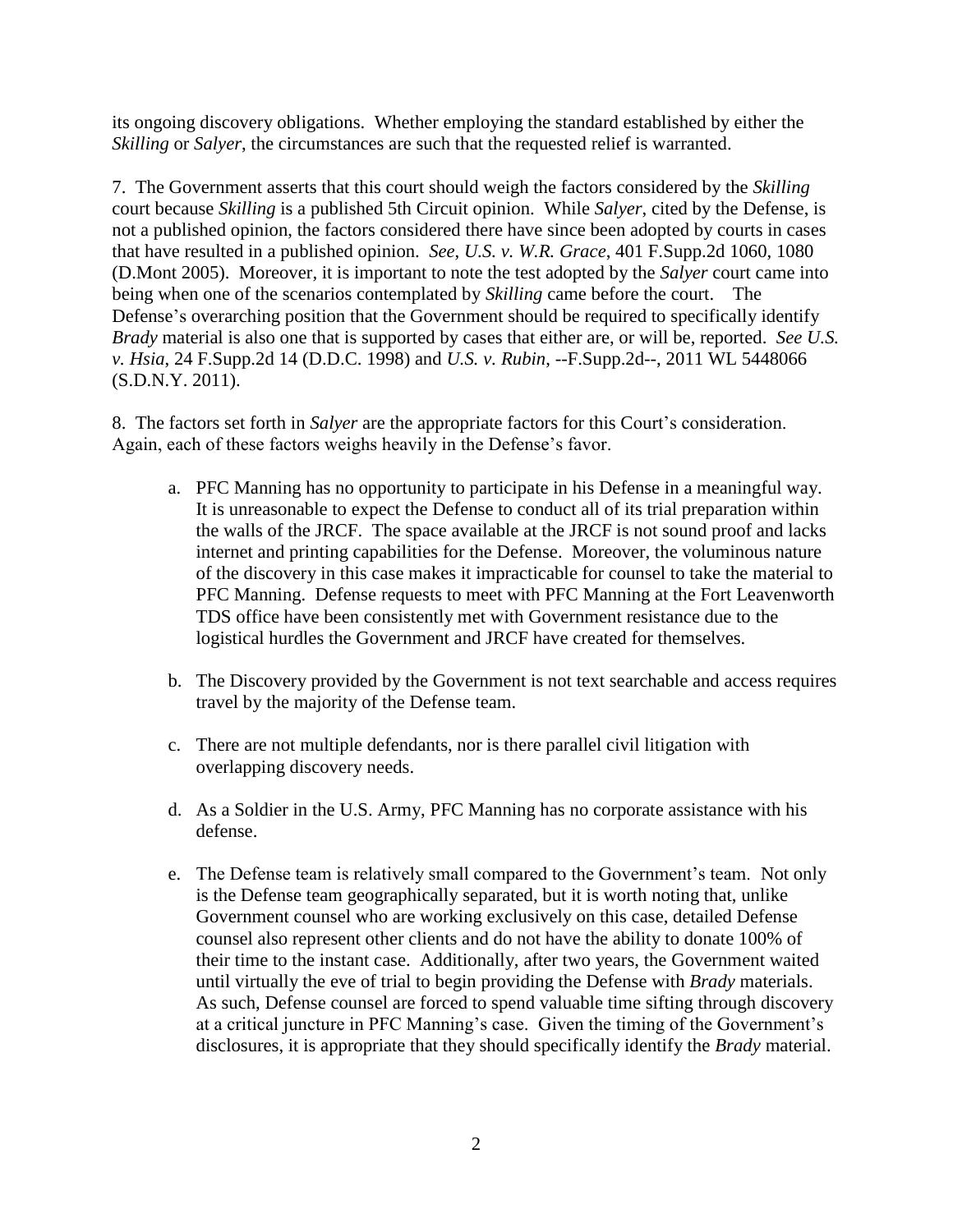9. Even *Skilling*, championed by the Government, contemplated scenarios where the Government should be required to identify *Brady* material. There, the court listed a number of scenarios where identifying *Brady* information should be required including: padding an open file, creating a voluminous file that is unduly onerous to access, and operating in bad faith in performing its *Brady* obligations. 554 F.3d at 577. Assuming, arguendo, that the *Skilling* standard is appropriate, each of the contemplated *Skilling* scenarios face the court in PFC Manning's case and warrant specific identification of *Brady* material by the Government.

a. The Government appears to be padding an open file.

The Government mentions in a footnote that the instant Defense request would require them to re-review hundreds of thousands of pages of discovery. If the Government is doing their due diligence, certainly they must be keeping track of what material they have determined falls under the purview of *Brady*. The Government's frequent assertions that a disclosure contains "at a minimum *Brady*" or "at least *Brady*" without actually keeping track of the *Brady* material suggests that the Government is, indeed dumping discovery on the Defense without first verifying that it does actually contain *Brady*. Either the Government is not being diligent and is dumping discovery on the Defense on the eve of trial or they have been diligent and have closely tracked the *Brady* material they have uncovered. If the later is true, it would not be difficult at all for the Government to specifically identify *Brady* material.

b. Access to discovery in this case is unduly onerous on the Defense.

Not only are there hundreds of thousands of pages of discovery in this case, the Defense and, most importantly, PFC Manning have limited access to the discovery. The Government points to the fact that multiple safes have been provided to the Defense as evidence that the Defense's access to evidence is not unduly onerous. Of particular note to the Government is the existence of a safe at Fort Leavenworth. However, it must be noted that while CPT Tooman is currently stationed at Fort Leavenworth and has had an attorney-client relationship with PFC Manning for over a year, CPT Tooman was only officially detailed to PFC Manning's case last month. Until recently, CPT Tooman's involvement with the Defense was merely tangential. As such, placement of a safe at Fort Leavenworth did little to aid in the preparation of the Defense with PFC Manning's detailed counsel thousands of miles away for the lion's share of his stay at the JRCF.

Moreover, while the ability to store sensitive discovery at Fort Leavenworth has been in place, the mechanisms put in place by the Government for PFC Manning to actually see the sensitive discovery are unduly onerous. It is unreasonable to expect the Defense to conduct trial preparation involving voluminous, classified discovery, within a confinement facility. Ironically, throughout this case the Government has balked at Defense requests to meet with PFC Manning at the Fort Leavenworth TDS office due the hoops it has to jump through to make such a meeting happen. *See attached emails.* If it is unduly onerous for the Government to facilitate a meeting between PFC Manning and his counsel in a TDS office, certainly it must be unduly onerous for the Defense to prepare in the same operating environment.

While the Government has provided electronic copies of its discovery, these electronic copies are not text searchable, a factor considered by the court in *Skilling*. Moreover, for the reasons discussed above and in the Defense's original motion, access to this discovery requires